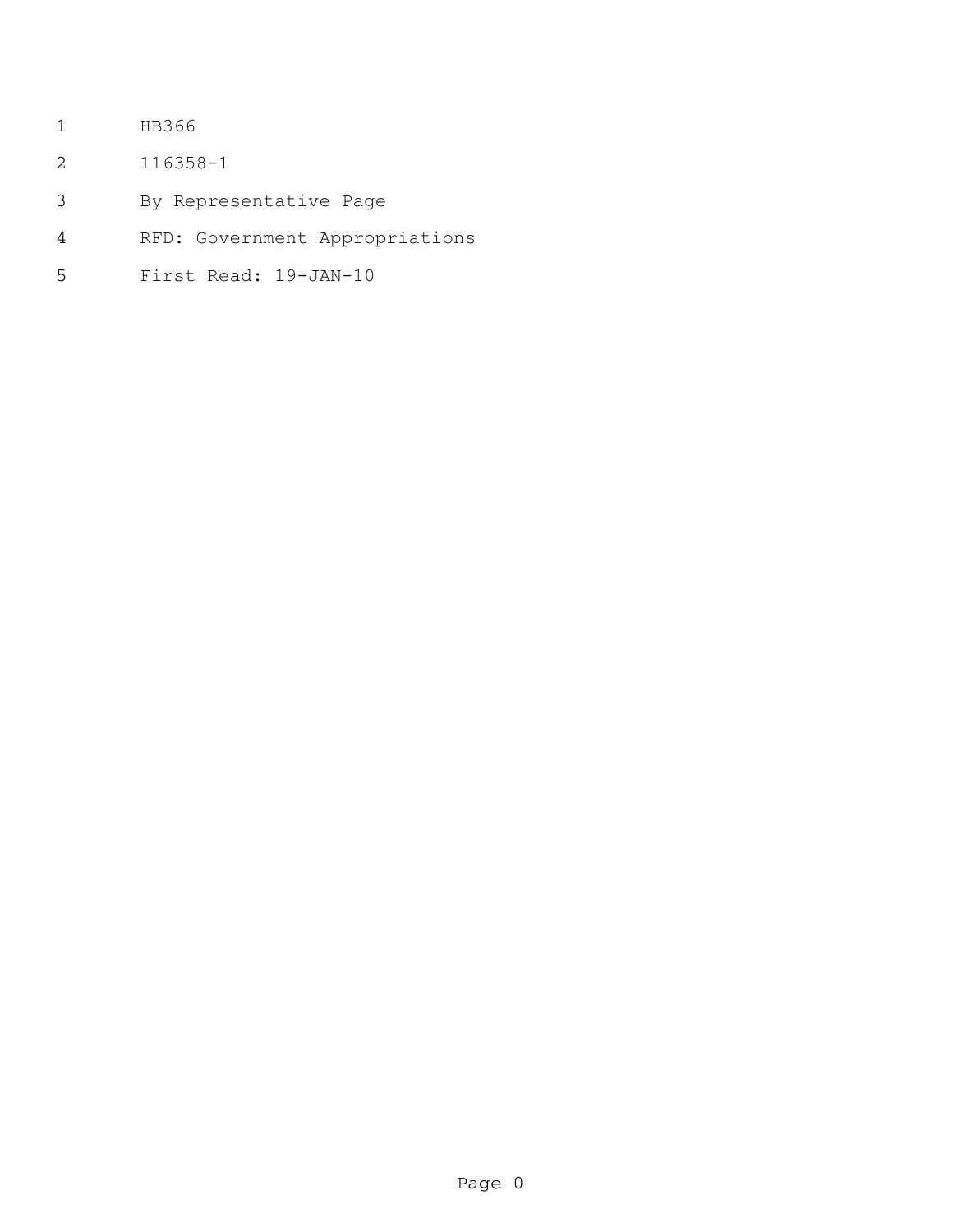116358-1:n:01/13/2010:KBH/tan LRS2010-309 SYNOPSIS: Existing law provides for \$5 to be taxed as cost on all civil appeals decided by the Supreme Court of Alabama and the courts of appeals, and for 11 the monies to be transferred to the librarian of the Alabama Supreme Court Law Library for the 13 maintenance of the library. This bill would increase the amount taxed as cost from \$5 for each appeal decided by the Supreme Court of Alabama and the courts of appeals to \$50 17 for each appeal filed with the Supreme Court of Alabama and the courts of appeals. This bill would provide that the Supreme Court of Alabama, subject to the Rules of the Alabama Supreme Court, would decrease the filing fee for all cases filed with the Supreme Court or the courts of appeals by \$45. A BILL TO BE ENTITLED 27 AN ACT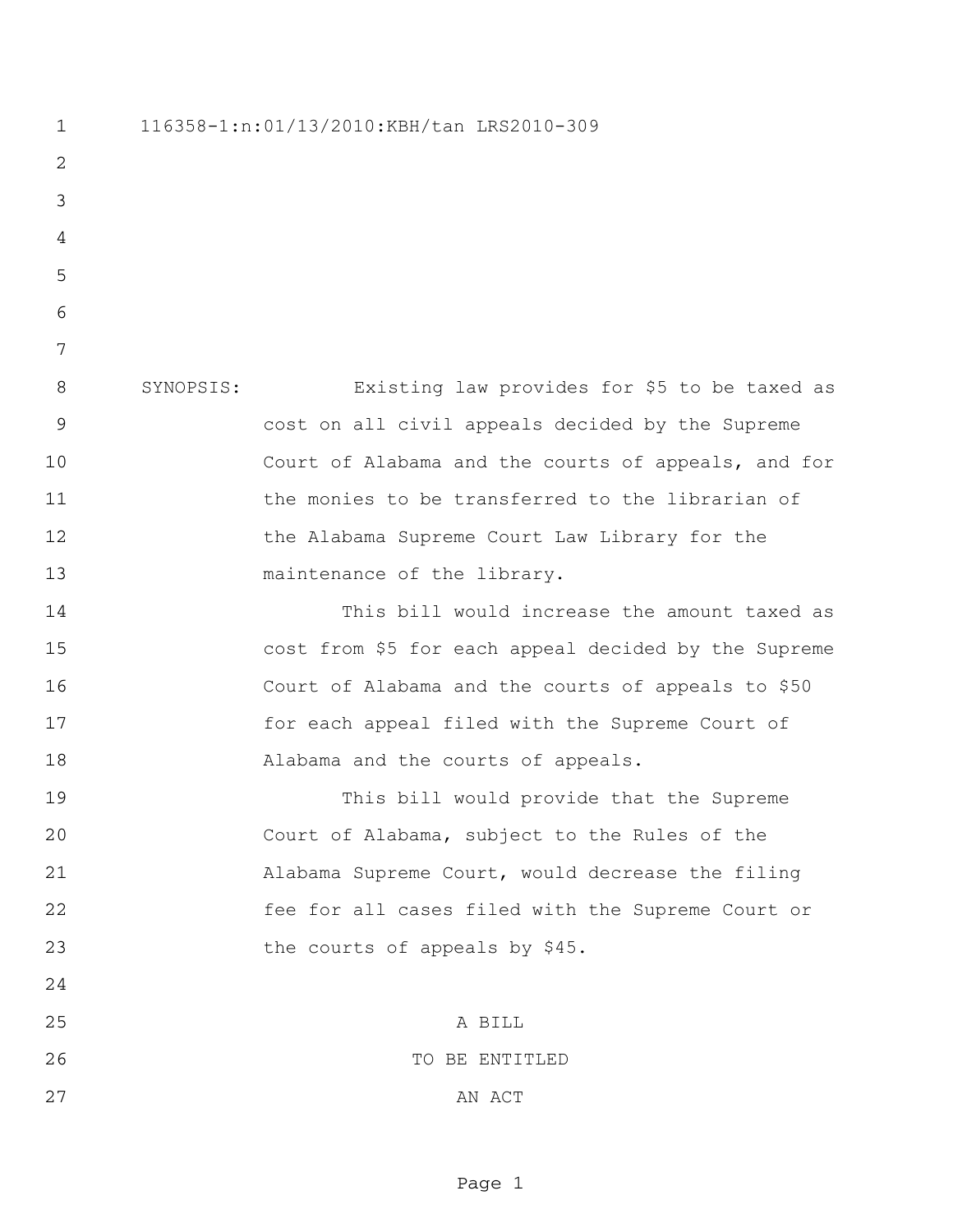To amend Section 12-2-159, Code of Alabama 1975, relating to the Alabama Supreme Court Law Library; to increase the amount taxed as cost from \$5 for each appeal decided by the Supreme Court of Alabama and the courts of appeals to \$50 for each appeal filed with the Supreme Court of Alabama and the courts of appeals; and to provide that the Supreme Court of Alabama, subject to the Rules of the Alabama Supreme Court, would decrease the filing fee for all cases filed with the Supreme Court or the courts of appeals by \$45.

BE IT ENACTED BY THE LEGISLATURE OF ALABAMA:

 Section 1. The Legislature finds and declares the following:

 (1) In 1886, a law was enacted providing that the sum of six dollars (\$6) be taxed as cost on each appeal decided before the Supreme Court of Alabama, and that sum was to be used for the maintenance of the Alabama Supreme Court Law Library. This act was codified as Section 694, Code of Alabama 1886.

 (2) In 1896, this law was amended, reducing the amount taxed as cost for maintenance for the library to five dollars (\$5) for each appeal decided before the Supreme Court or the courts of appeals. The amended statute was codified as Section 3854, Code of Alabama 1896 and is currently codified as Section 12-2-159, Code of Alabama 1975.

 (3) At no time during the ensuing 114 years has the amount taxed as cost for each appeal been amended, and the